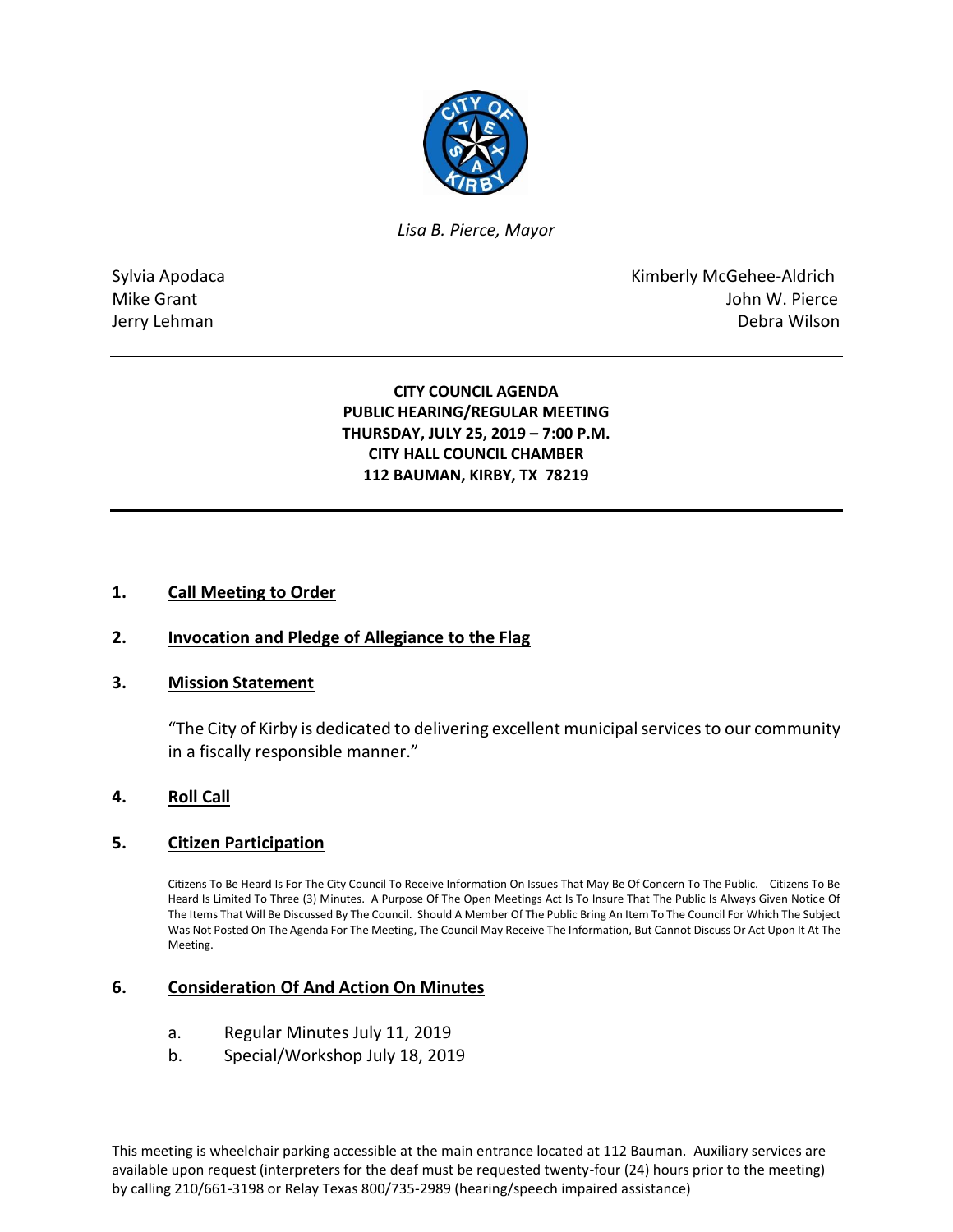# **7. PUBLIC HEARING**

a. To Rezone The Property From The Current Zoning Of Commercial, Office, and Retail (C-1) To Single Family Dwelling District (R-1). The Property Is Located At CB 5865 BLK LOT S IRR 289.84 FT OF 17, Known As 5619 Seguin Road, Kirby, TX 78219.

# **8. Discussion And Possible Action**

- a. Discussion And Possible Action On A Request To Allow The Property Located At CB 5865 BLK LOT E 183 FT OF S 100 FT OF 12, Otherwise Known As 4810 Gibbs Sprawl Road, Kirby, TX 78219, Which Is Zoned Commercial, Office And Retail (C-1) To Be Used As A Single Family Dwelling District (R-1) Property.
- b. Discussion And Possible Action On Ordinance No. O-2019-859 Amending The Zoning Ordinance Of The City Of Kirby, Texas, To Grant Specific Use Permit #2019- 010 For Use Of The Property At 4810 Gibbs Sprawl Road, Kirby, Texas For A Single Family Residence. This Is The First Reading.
- c. Discussion And Possible Action On A Request To Rezone The Property From The Current Zoning Of Commercial, Office, and Retail (C-1) To Single Family Dwelling District (R-1). The Property Is Located At CB 5865 BLK LOT S IRR 289.84 FT OF 17, Known As 5619 Seguin Road, Kirby, TX 78219.
- d. Discussion And Possible Action On VIA Bus Stop Improvements
- e. Discussion And Possible Action On Kirby Community Volunteer Project At City Property Located at 3211 Charles Conrad
- f. Update, Discussion And Possible Action On Binz Engleman Road Reconstruction Project
- g. Discussion And Possible Action On Primitive Camping In Friendship Park
- h. Discussion And Possible Action To Accept LaRie Buell's Resignation From The Beautification And Recycle Committee Effective Immediately
- i. Discussion And Possible Action On Appointing Up To Four Alternate Members To The Building And Standards Commission
- j. Discussion And Possible Action On Appointing A Member To The Beautification And Recycle Committee
- k. Discussion And Possible Action On Appointing Members To the Kirby Senior Center Corporation Board

This meeting is wheelchair parking accessible at the main entrance located at 112 Bauman. Auxiliary services are available upon request (interpreters for the deaf must be requested twenty-four (24) hours prior to the meeting) by calling 210/661-3198 or Relay Texas 800/735-2989 (hearing/speech impaired assistance)